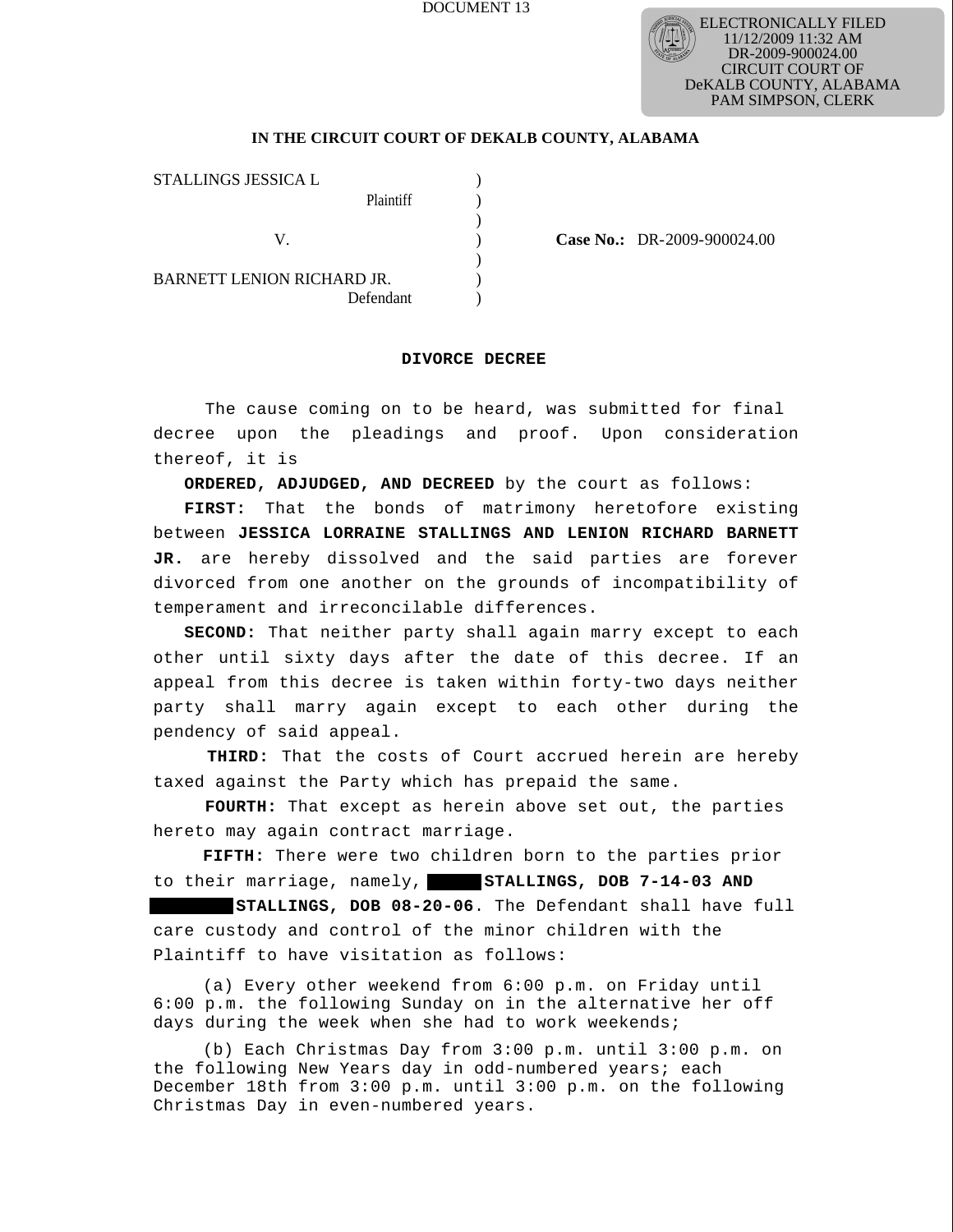### DOCUMENT 13

(c) One week during the month of June, to be selected by the Husband but upon written notice to Wife at least thirty (30) days in advance of such visitation; two weeks during the month of July, to be selected by the Husband but upon written notice to Wife at least thirty (30) days in advance of such visitation;

(d) During the odd years, Spring Break (A.E.A.) vacation from 9:00 a.m. Saturday until the following Saturday at 6:00  $p.m.$ ;

(e) During the even years, Thanksgiving vacation from 4:00 p.m. Wednesday until Thanksgiving Day at 4:00 p.m.; during the odd years, Thanksgiving vacation from Thanksgiving Day at 4:00 p.m. until Friday at 4:00 p.m.

(f) Every birthday of the child/children from 6:30 p.m. on said date until 8:00 a.m. the following day or until the start of the school day if the child is in school;

(g) Husband shall have the children for every Father's Day from 6 p.m. on the preceding Saturday evening until 6:00 p.m. of Father's Day; Wife shall have the children for every Mother's Day from 6:00 p.m. on the preceding Saturday evening until 6:00 p.m. of Mother's Day.

(h) Each parent shall have the minor children on the parents birthday from 3:00 p.m. on said date until 8:00 p.m. of the same day;

(i) At such other, further or different times as may be agreed upon in advance between the parties.

Each parent shall keep the other informed on a current basis as to the primary residence address and telephone number where the children resides or visits.

 **SIXTH:** The Plaintiff shall pay child support in the amount of \$50.00 per week to the Defendant **not** in accordance to the Alabama Child Support Guidelines as the Plaintiff shall have more than standard visitation and shall be responsible for the needs of the minor children while in her care. The parties shall equally share the cost of all school expenses and extracurricular activities of the minor children. To order the Plaintiff to pay child support in accordance to the Alabama Child Support Guidelines would be manifestly unjust and unfair.

 **SEVENTH:** The Defendant shall maintain the medical insurance on the minor children and the parties shall each be liable for one half of any and all health care expenses incurred on behalf of the minor children not covered by insurance which shall include but is not limited to medical, dental, optometric, and pharmaceutical expenses.

 **EIGHTH:** The Court shall reserve the right to address the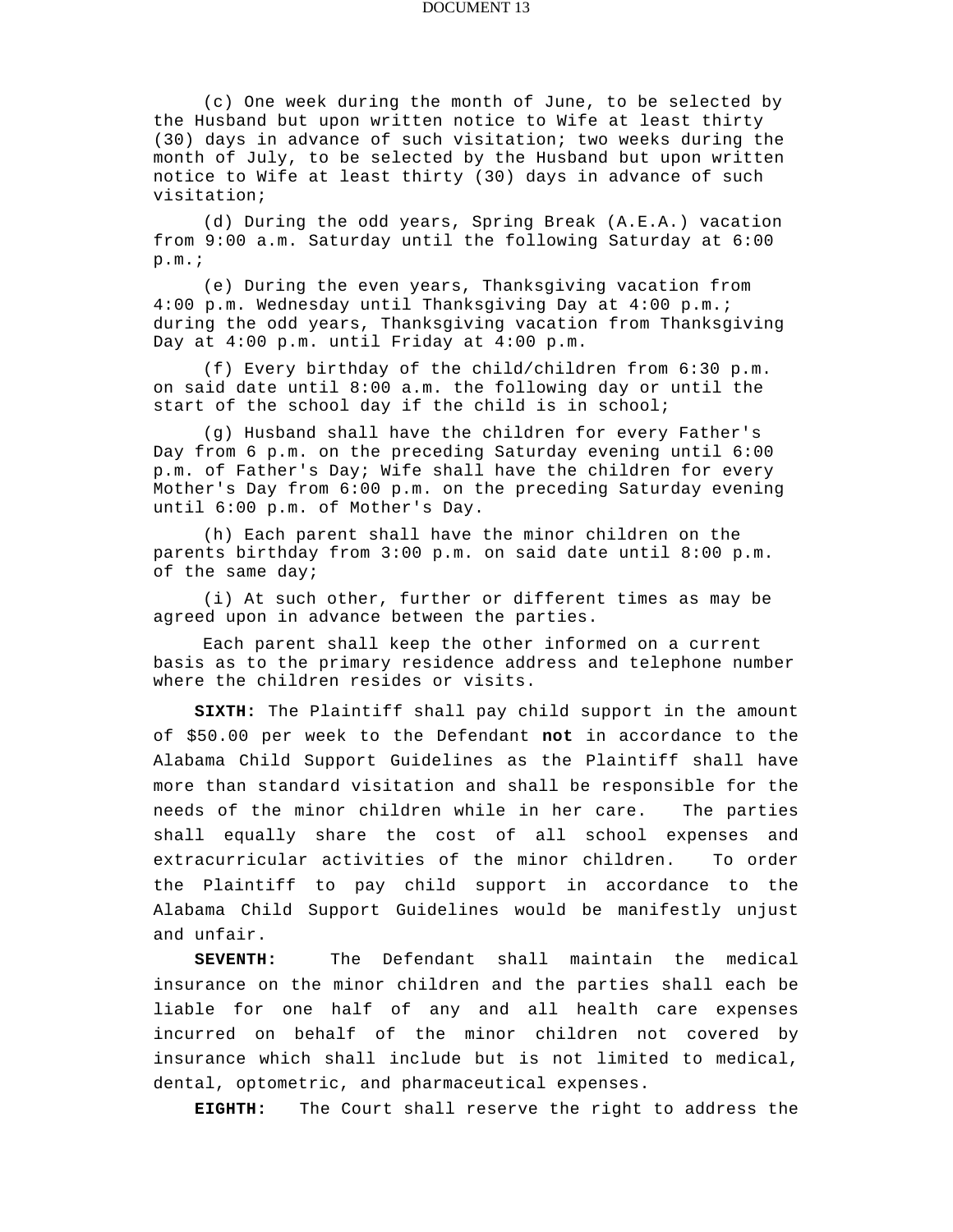### DOCUMENT 13

issue of post secondary education expense of the minor child at a later date.

**NINTH:** Alabama law requires each party in this action who has either custody of or the right of visitation with a child to notify other parties who have custody of or the right of visitation with the child of any change in his or her address or telephone number, or both, and of any change or proposed change of principal residence and telephone number or numbers of a child. This is a continuing duty and remains in effect as to each child subject to the custody or visitation provisions of this decree until such child reaches the age of majority or becomes emancipated and for so long as you are entitled to custody of or visitation with a child covered by this order. If there is to be a change of principal residence by you or by a child subject to the custody or visitation provisions of this order, you must provide the following information to each person who has custody or visitation rights under this decree as follows:

(1) The intended new residence, including the specific street address, if known.

(2) The mailing address if not the same as the street address.

(3) The telephone number or numbers at such residence, if known.

(4) If applicable, the name, address, and telephone number of the school to be attended by the child, if known.

(5) The date of the intended change of principal residence of a child.

(6) A statement of the specific reasons for the proposed change of principal residence of a child, if applicable.

(7) A proposal for a revised schedule of custody of or visitation with a child, if any

(8) Unless you are a member of the Armed Forces of the United States of America and are being transferred or relocated pursuant to a non-voluntary order of the government, a warning to the non-relocating person that an objection to the relocation must be made within 30 days of receipt of the notice or the relocation will be permitted.

You must give notice by-certified mail of the proposed change of principal residence on or before the 45<sup>th</sup> day before a proposed change of principal residence. If you do not know and cannot reasonably become aware of such information in sufficient time to provide a 45-day notice, you must give such notice by certified mail not later than the 10th day after the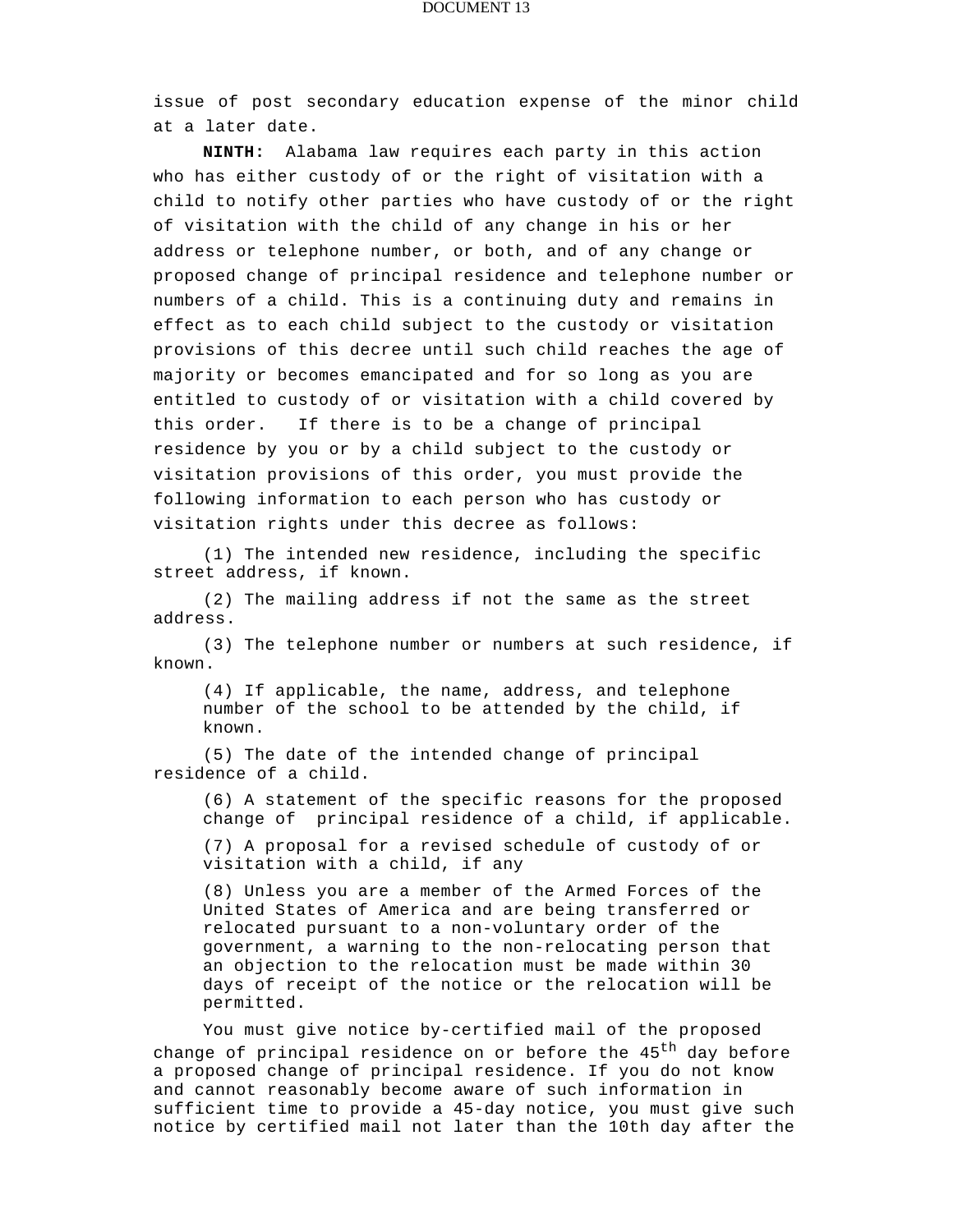date that you obtain such information.

Your failure to notify other parties entitled to notice of your intent to change the principal residence of a child may be taken into account in a modification of the custody of or visitation with the child.

If you, as the non-relocating party, do not commence an action seeking a temporary or permanent order to prevent the change of principal residence of a child within 30 days after receipt of notice of the intent to change the principal residence of the child, the change of principal residence is authorized.

 **TENTH:** The Defendant shall be awarded the marital home and the Plaintiff shall execute any and all documents necessary to transfer her right, title and/or interest in the above stated property to the Defendant. The Defendant shall be solely liable for the indebtedness on said home and shall hold the Plaintiff harmless as to any claims made by the creditor against the Plaintiff for costs of paying, settling, or compromising such claim, including the Plaintiff's reasonable attorney's fees.

 **ELEVENTH:** The Plaintiff shall be awarded the 1997 Chevrolet Lumina and the Defendant shall execute any and all documents necessary to transfer his right, title and/or interest in the above stated vehicle to the Plaintiff. The Plaintiff shall be solely liable for any indebtedness on said vehicle and shall hold the Defendant harmless as to any claims made by the creditor against the Defendant for costs of paying, settling, or compromising such claim, including the Defendant's reasonable attorney's fees.

 **TWELFTH:** T he Defendant shall be awarded the pick up truck and the Plaintiff shall execute any and all documents necessary to transfer her right, title and/or interest in the above stated vehicle to the Defendant. The Defendant shall be solely liable for any indebtedness on said vehicle and shall hold the Plaintiff harmless as to any claims made by the creditor against the Plaintiff for costs of paying, settling, or compromising such claim, including the Plaintiff's reasonable attorney's fees.

 **THIRTEENTH:** The parties have already divided the remaining marital property to their mutual satisfaction and shall be awarded the marital property in their possession, their clothing and personal effects.

FOURTEENTH: Each party warrants to the other that they have not incurred debts that have not been disclosed upon